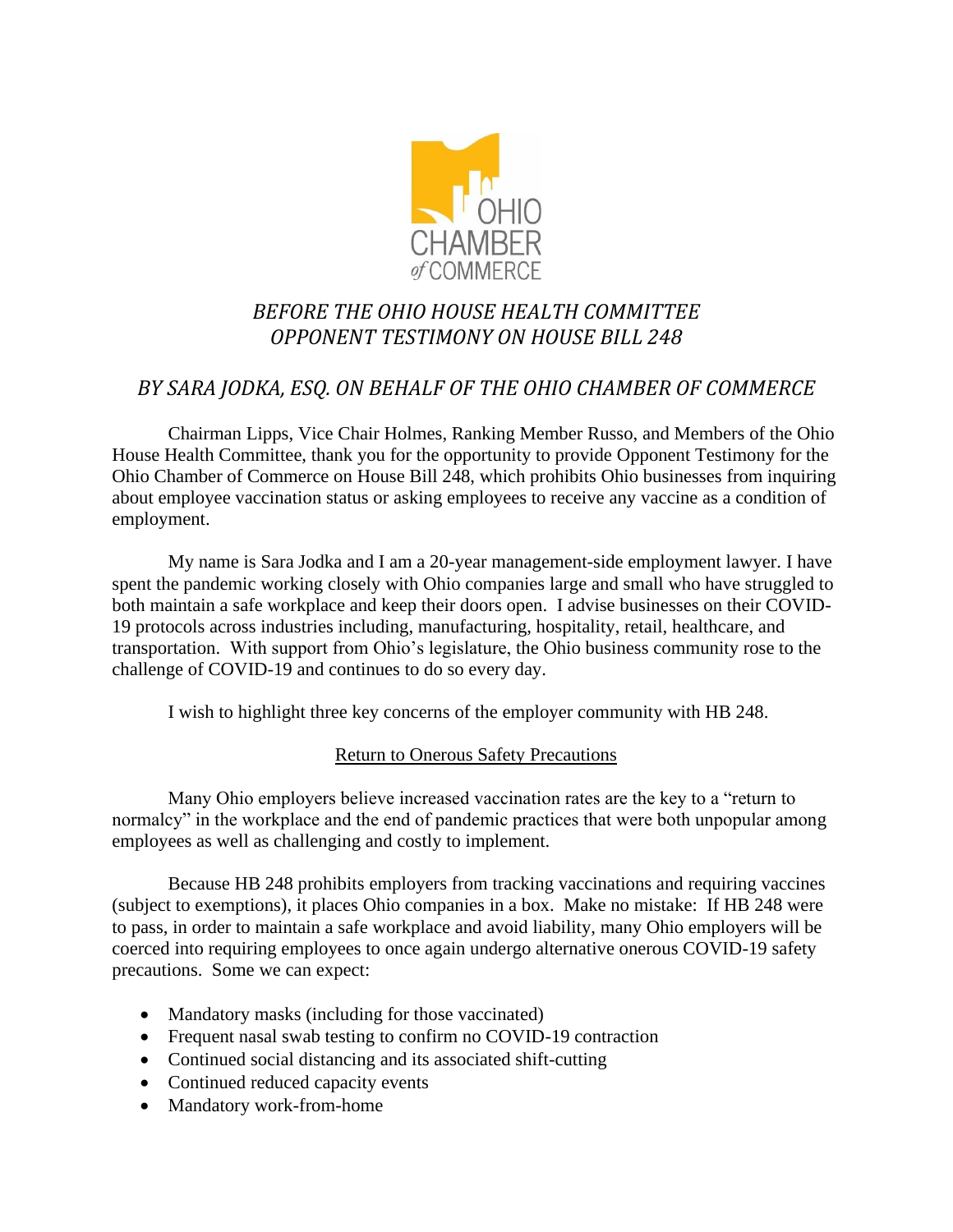Thus, under HB 248, rather than allow employers to set vaccination goals, they will be forced to subject employees to these unpleasant protective measures as a condition of employment. And of course, the business will need to underwrite the significant cost of these practices as well as absorb the workplace disruption they cause. And as Delta variant cases are on the rise, employers will be faced with this grim scenario for an indefinite amount of time into the future. The damage to our state's business climate – while certainly unintended— would be significant. This is a key reason we oppose HB 248.

### Existing Exemptions Render Legislation Unnecessary

We believe individual protections under existing federal and state law render HB 248 unnecessary. Current law protects individuals who object to vaccination for legitimate medical or religious reasons. Title VII of the federal Civil Rights Act of 1964 provides for religious accommodations for vaccine mandates. Also, the Americans with Disabilities Act provides for disability/medical accommodations for medical mandates. In fact, the Equal Employment Opportunity Commission, which enforces those federal laws, has been clear that employers must afford their employees religious and disability exemptions from mandatory vaccine requirements. At the state level, the Ohio Civil Rights Act (ORC Chapter 4112) mirrors these exemptions.

These laws are in addition to other federal and state health orders governing the workplace including the Equal Opportunity Commission's guidance to employers confirming their ability to require vaccines (subject to exemptions); (2) OSHA and its COVID-19 requirements for employers which remain in place; and (3) the CDCs guidance.

Ohioans for whom vaccination presents medical issues or who maintain sincerely held religious beliefs against vaccination are protected under current law. We believe this strikes the correct balance.

#### HB 248 is Government Overreach

As the Ohio Chamber testified last June, we believe HB 248 needlessly upends Ohio's atwill employment doctrine and is an inappropriate government intrusion into the private sector.

The bill creates a new class of protected individuals under Ohio civil rights law: those refusing to be vaccinated or those asked their vaccination status. But shielding these individuals from adverse employment action based on nothing more than a stated objection to vaccination for non-health or non-religious reasons runs counter to longstanding civil rights law. Protected classes have always been based on characteristics that individuals are born into such as their race, gender, ethnicity, national origin, or those they grow into, such as their age, military status, veteran status, or disability.

This HB 248 expansion of protected classes turns state government into a "super HR department" for Ohio employers. Passage would cripple employers' ability to make decisions for how to best protect their workforces. This would set a dangerous employment law precedent